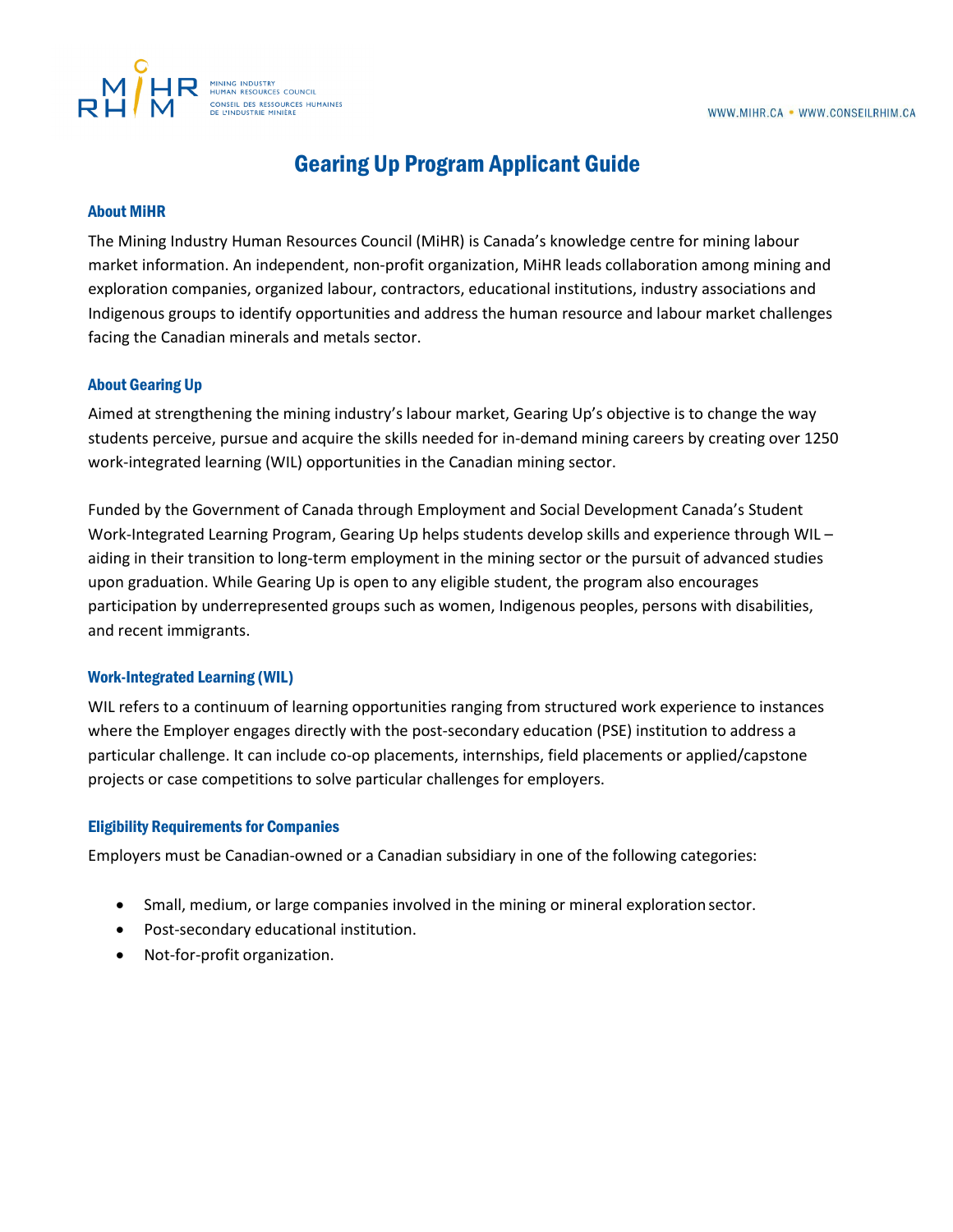## Eligibility Requirements for Participants

Participants must meet all of the following eligibility requirements:

- Be registered in a full-time or part-time post-secondary program.
- Be a Canadian citizen, permanent resident, or person with refugee protection given under the law.
- Be legally able to work in Canada according to the laws and regulations of the province or territory where they live.
- Be studying in fields related to science, technology, engineering, mathematics and/or business.

\*\*\*International students are not eligible for a Gearing Up wage subsidy.\*\*\*

# Eligible WIL Opportunities

To qualify for a wage subsidy, the WIL position offered must meet all of the following eligibility requirements:

- Be a paid position that provides relevant and meaningful experience to students as part of a postsecondary program.
- Be a new opportunity not previously offered by the employer.
- Be a component of the graduation requirements for the program (both required and optional courses with a WIL component are eligible).
- Be within the science, technology, engineering, mathematics, or business fields.
- Not be combined with funding from any other federal program.
- Be completed within Canada.
- Be a position directly employed by the employer.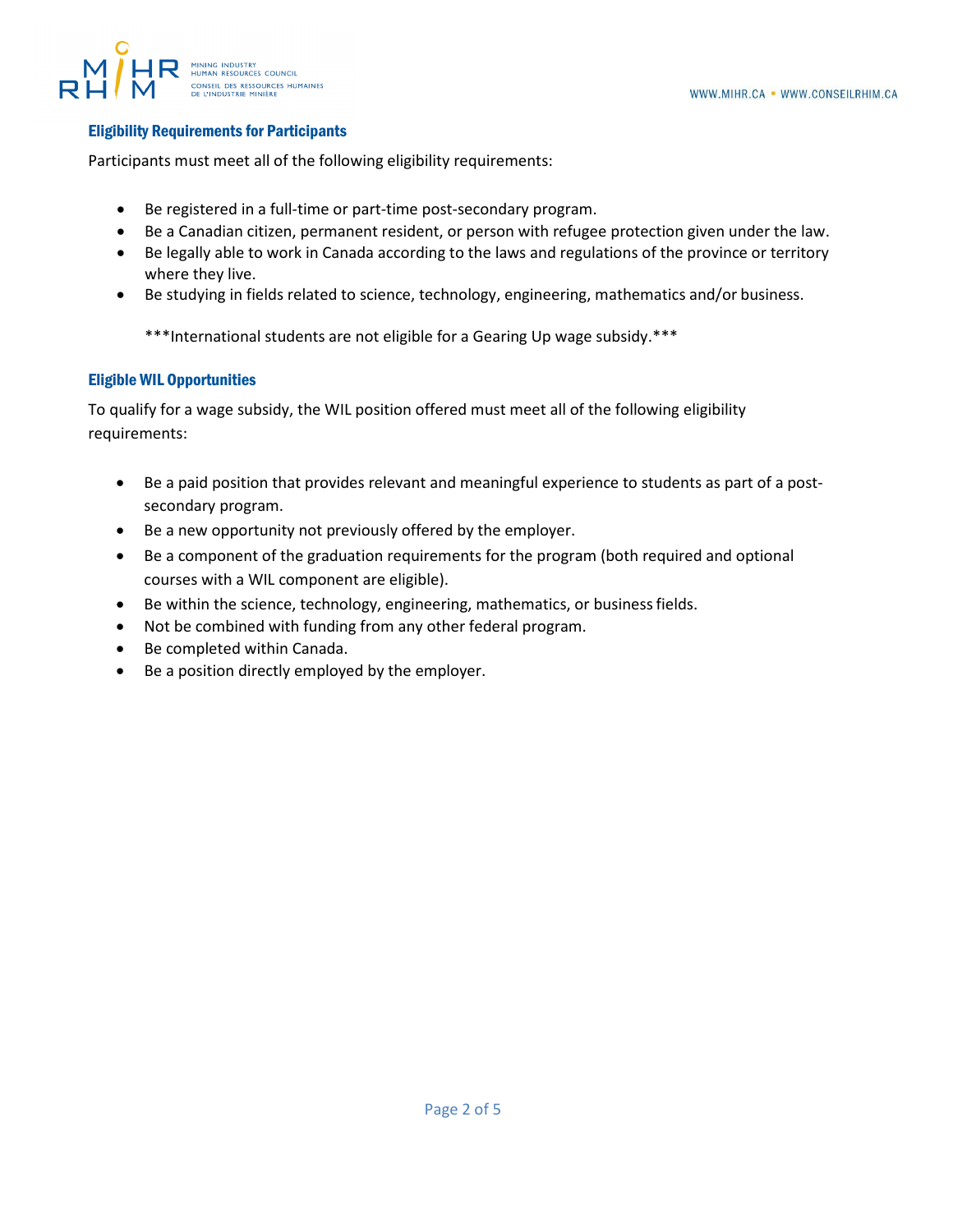

# Frequently Asked Questions about Gearing Up

## How does the process work?

The Gearing Up program involves the following steps:

| Step 1  | Application              | The employer submits a Gearing Up application via the MiHR website.                                                                                                                                                                                        |
|---------|--------------------------|------------------------------------------------------------------------------------------------------------------------------------------------------------------------------------------------------------------------------------------------------------|
| Step 2: | Documentation            | Upon approval, MiHR sends the employer follow-up documentation and<br>information regarding next steps.                                                                                                                                                    |
| Step 3: | Invoicing                | Once the completed documentation is received and the student is in place,<br>MiHR confirms invoicing preference and pays the wage subsidy accordingly.                                                                                                     |
| Step 4: | <b>Training</b>          | The student and their immediate supervisor complete online "Gender Equity"<br>in Mining Works training", "Introduction to Intercultural Awareness training"<br>and "Indigenous Awareness Training" provided by MiHR, prior to the end of<br>the placement. |
| Step 5: | Post-placement<br>survey | Both the student and their supervisor are asked to complete a post-placement<br>survey about their Gearing Up program experiences.                                                                                                                         |

## How does the employer submit the Gearing Up application?

An application is available on the [MiHR website.](https://portal.mihr.ca/gearing-up-application/) The employer is asked to provide details about the placement including an overview describing each position requested. Employers may apply for multiple positions through the program. An employer is required to submit a separate job description for each type of placement.

#### When does the employer submit the Gearing Up application?

Employers may apply for the Gearing Up wage subsidy prior to the start of the placement, prior to hiring their co-op student or once the student has been hired. The application process must be initiated within 60 days of the start of the placement. The number of placement subsidies available each year is contingent on federal program funding. Applications may not be submitted after the placement has ended.

#### Is funding automatically approved with the application?

The completed/approved application is not confirmation of funding. Funding will be allocated and confirmed once we have received the completed/signed agreements and participant information forms.

# Once the application is approved, what follow-up documentation is required?

The employer will be provided with the following documents which must be completed and returned to MiHR:

• Gearing Up Agreement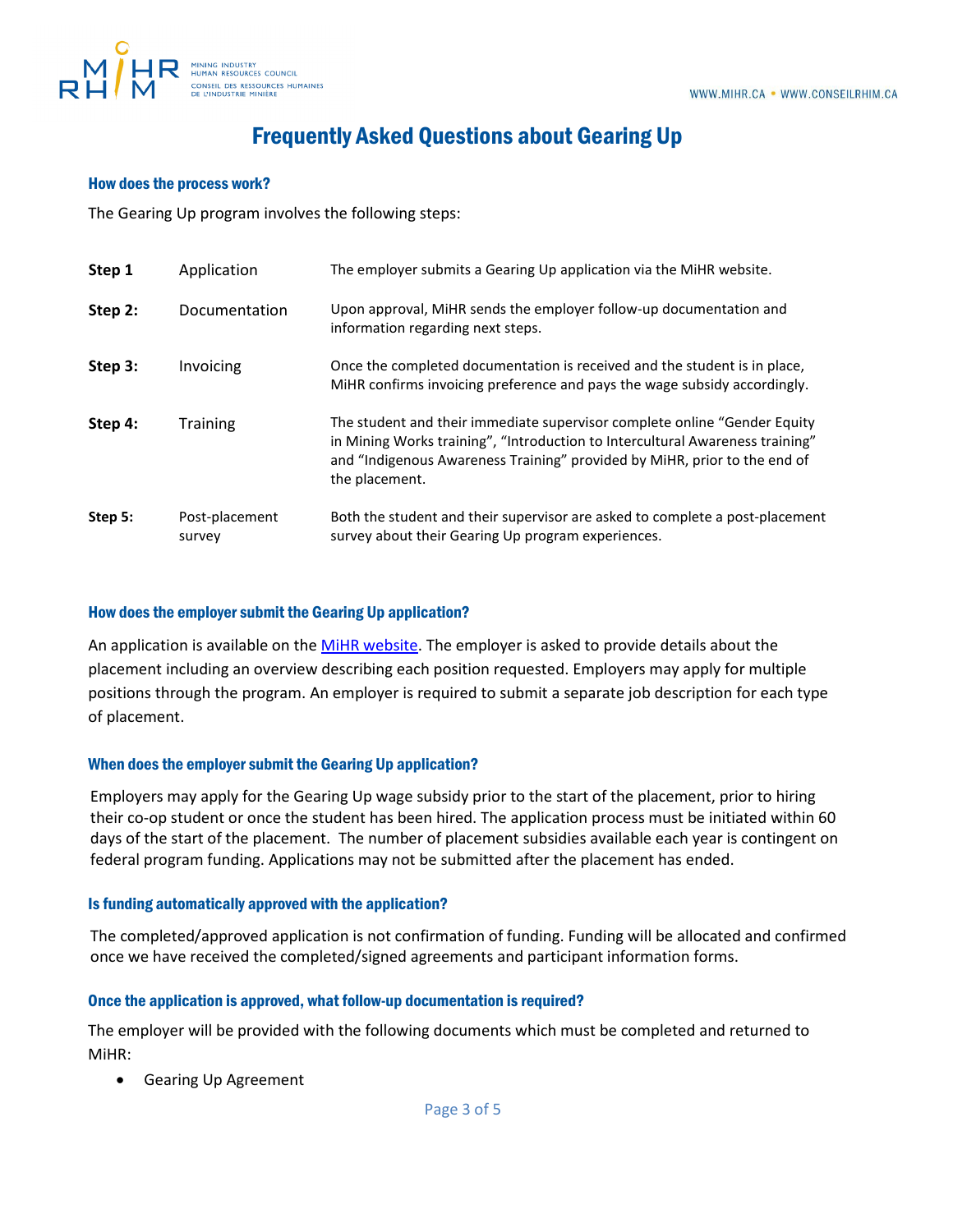

- Participant Information Form
- Direct Deposit/Banking Information Form
- Student Payroll Information

To support successful implementation of the program, MiHR requests that the documentation be returned within 30 days of receiving them from MiHR.

#### How much money will my organization receive?

Eligible employers will receive up to 75% of a student's salary (up to \$7,500) for WIL placements. The employer must contribute at least 25% towards the participant's wage during the course of the placement. This funding may not be combined with funding from any other federal programs.

#### When will subsidy disbursement take place?

There are two options for funding disbursement:

- 1. 75% of the total wage subsidy may be paid at the start of the placement and the remaining 25% of the wage subsidy will be paid at the salary threshold or at the end of the placement.
	- or
- 2. 100% of the wage subsidy can be paid at the end of the placement or once the wage subsidy threshold has been met (minimum \$10,000 of the salary has been paid).

The number of placement subsidies available each year is contingent on federal program funding.

#### Who recruits the student participant to the program?

The employer is responsible for the recruitment, interviewing and selection of WIL participants. To be eligible for the program, students must meet the following requirements:

- Be registered in a full-time or part-time post-secondary program.
- Be a Canadian citizen, permanent resident, or person with refugee protection given under the law.
- Be legally able to work in Canada according to the laws and regulations of the province or territory where you live.
- Be studying in fields related to science, technology, engineering, mathematics and/or business.

\*\*\*International students are not eligible for a Gearing Up wage subsidy.\*\*\*

#### Are students enrolled in apprenticeship or vocational studies eligible for subsidy?

No. This is based on the requirement that students be completing work that qualifies them to graduate from a post-secondary institution and that WIL opportunities include co-op placements, internships, field placements or applied projects, not apprenticeships.